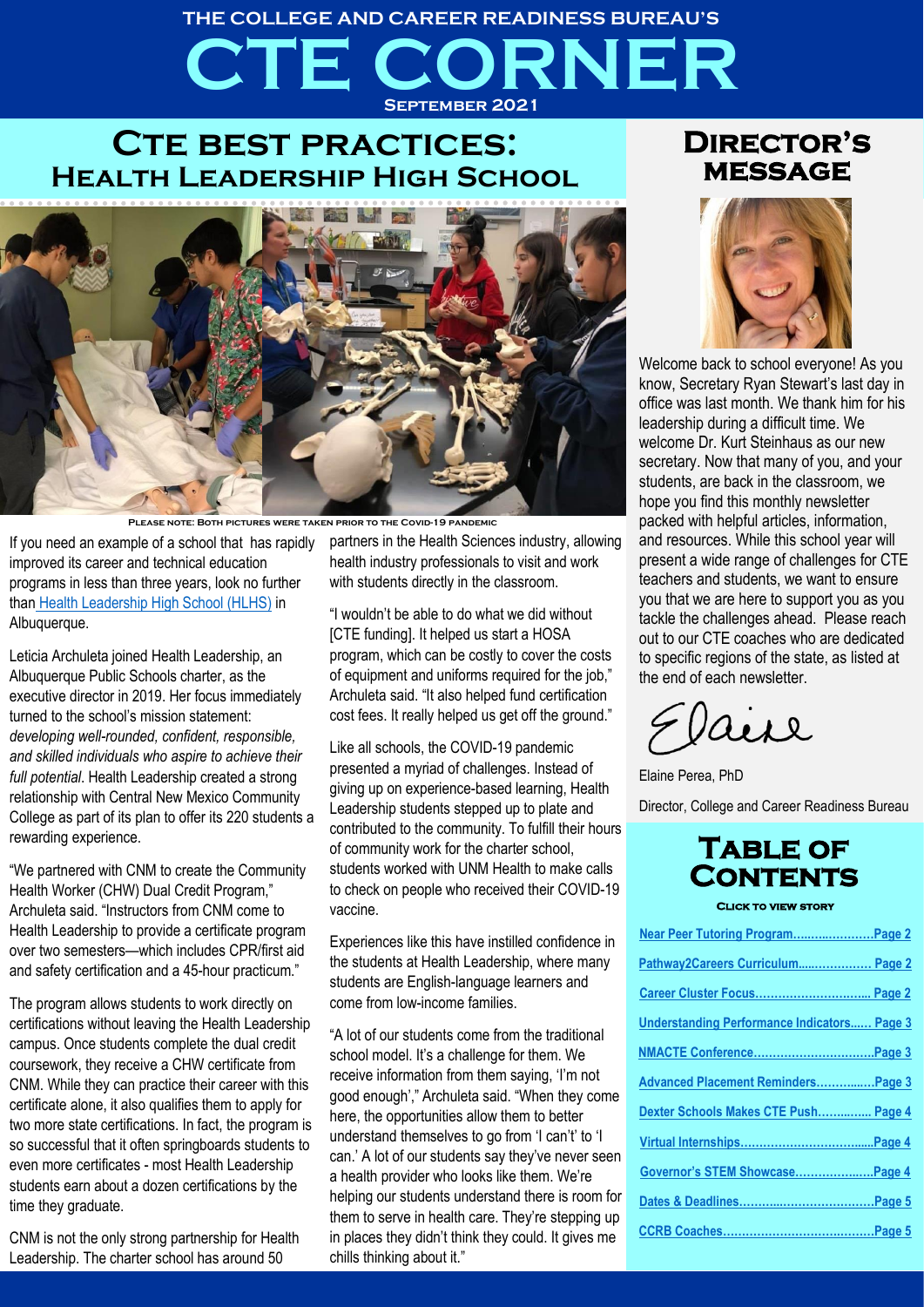### **New Opportunity: Near-Peer Tutoring Program**



<span id="page-1-0"></span>Would your school like to participate in a program that helps build the teacher pipeline while also providing high school students with a valuable work-based learning experience? The NMPED is launching the *Near-Peer Tutoring Program* during the 2021-22 school year. The department is making \$2 million available from federal ESSER funds to support local education agencies. Recipients will provide high school students with the opportunity to be paid as reading and mathematics tutors for middle and/or elementary school students. Not only does funding provide wage compensation to high school student tutors, it also covers program costs, including training tutors in the basics of teaching as a career. To participate in this program, applications must be submitted electronically by September 30, 2021 at 5:00 p.m. To learn more about the *Near-Peer Tutoring Program*, [please visit the Request](https://webnew.ped.state.nm.us/wp-content/uploads/2021/08/RfA-Near-Peer-Tutoring-FINAL-2.pdf)  [for Application \(RfA\)](https://webnew.ped.state.nm.us/wp-content/uploads/2021/08/RfA-Near-Peer-Tutoring-FINAL-2.pdf) here. For questions, please reach out to the College and Career Readiness Bureau's Special Projects Manager, Marc Duske, by email a[t marc.duske@state.nm.us.](mailto:marc.duske@state.nm.us)



# <span id="page-1-1"></span>**Career-Based Math Curriculum Available!**

Imagine if students could be learning how workers apply math as part of their graduation requirement in Algebra I. That's exactly the promise of Pathways2Careers, or P2C.

"The greatest benefit is the practice and application of standards-based instruction within the confines of a specific career situation," claims Jaime Acosta, math teacher at Chaparral Middle School in Gadsden, and early adopter of P2C.

P2C is a new curriculum that allows students to explore hundreds of career choices while deeply engaging with core math. Available for 8<sup>th</sup> grade math, Algebra I, Geometry, and Algebra II, P2C content is standards-based, and comes with its own set of formative assessments. It is free for New Mexico teachers and students, and is already approved to supplement existing math curricula.

In the spring of 2021, 27 teachers across New Mexico participated in a pilot program with more than 1,000 students. This fall, nearly 200 educators have signed on.

Jim Farley (a math teacher at Valley High School in Albuquerque) attended the Summer Learning Summit to learn more about P2C. "I was hooked by the ability to answer the question, 'When will I ever use this?'" So far, he feels the curriculum has delivered on its promise. "At first, students were a little confused and asked, 'Why are we talking about careers in math class?' But that was a perfect way for me to transition into the math we needed to do."

Mr. Farley looks forward to using P2C as his primary content this year for Algebra I and expects it "will be much more engaging for students." In Gadsden, Mr. Acosta observed that P2C decreased students' math anxiety and reports, "Students felt empowered because they have more information to help them choose a future career."

Mr. Farley also sees a few benefits for the teacher. All P2C course curricula include beginning, middle, and end-of-year assessments, which are aligned to the content but also provide a Meta-Metrics Quantile score for each student. "I think this will give me really good data to compare throughout the year, and I can see how scores line up directly with the material being taught."

Students also get to see how their Quantile scores match up with the skills needed for careers that interest them.

If you would like to start using Pathway2Careers, navigate to the P2C Curriculum page at

[www.careers2communities.com](http://www.careers2communities.com/) and click 'Get Started.' To talk more about the program, find us at NMACTE (September 8-10), or join an informational webinar on Tuesday, September 14 at 4 p.m. Please reach out to

[John.Gabaldon@state.nm.us](mailto:John.Gabaldon@state.nm.us) for more details.



### <span id="page-1-2"></span>**Career Cluster Focus: Health Science**

Moving forward, we will highlight the 16 different career clusters. This month, we will focus on Health Science, which is expected to include the greatest number of new jobs in New Mexico over the next 10 years and about one-third of the state's hot jobs.

- **Most annual average openings:** 
	- o Registered nurses (1,243 jobs)
		- o Medical and Health Services Managers (180 jobs)
		- o Informatics Nurse Specialists (156 jobs)
- **Highest median annual wage jobs:** 
	- o Medical and Health Services Managers (\$126,820) o Pharmacists (\$126,120)
	-
- **Top jobs for middle education (Associate's degree, Associates certification):**
	- o Registered nurses (\$57,440 entry annual wage)
	- o Dental hygienists (\$48,4880 entry annual wage)
	- o Respiratory therapists (\$45,490 entry annual wage)

You can find more information on core skills, pathways, certifications, and more by reading our [Career Cluster Guide Book.](https://webnew.ped.state.nm.us/bureaus/college-career-readiness/counselors-and-advisors/career-clusters/) You can view the digital version or order FREE physical books your classroom.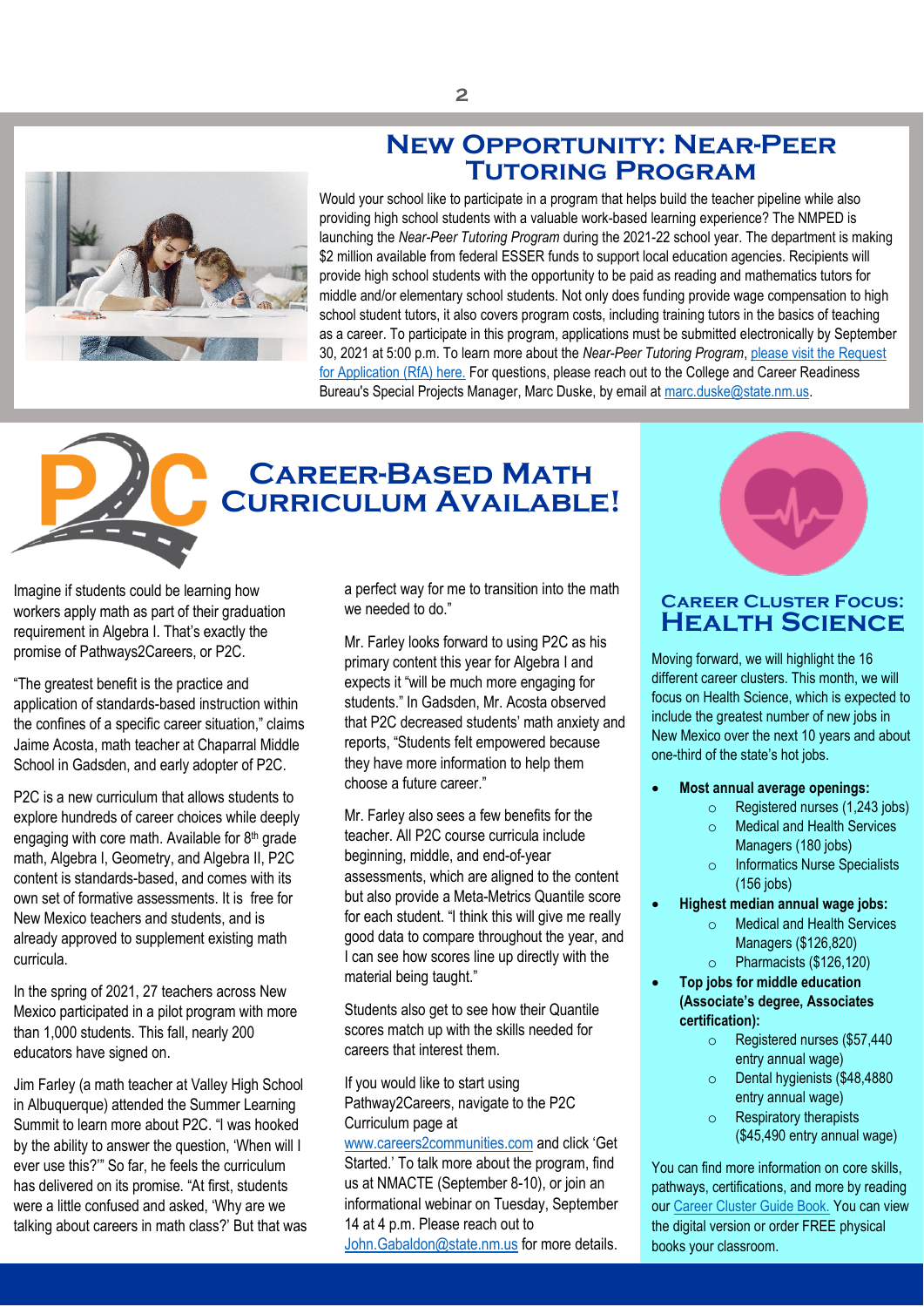

# $\frac{1}{2}$  and  $\frac{1}{2}$  is the contract of  $\frac{1}{2}$  and  $\frac{1}{2}$  and  $\frac{1}{2}$  you better unk and the cover 351. S

Pathway2Careers (P2C) math curricula, or who are interested in tips for integrating P2C into their classrooms, are invited to join MC<sup>2</sup> for three hours of free professional learning. Join math colleagues from around the state, improve your math teaching, and learn how to engage your students with career-focused instruction in 8<sup>th</sup> grade math, Algebra I, Geometry and Algebra II. Join us for one of the following events:

- Saturday, Sept. 11, 9am 12pm
- Tues/Thurs, Sept. 14 & 16, 5pm-6:30pm
- Saturday, Oct. 2, 9am 12pm
- Tues/Thurs, Oct. 5 & 6, 5pm-6:30pm

Each session is identical, so you can choose the one that best fits your schedule. Participation is free but you must register in advance. [Click here to register.](https://www.careers2communities.com/news-events/events/)



### <span id="page-2-0"></span>**NMACTE Conference Approaching**

It's not too late to register for the 2021 NMACTE Hybrid Conference! From September 8-10, participants will learn about CTSO Advisor Academy, NCCER instructor certification training, counseling best practices, high-quality CTE tools, and hot topics. The pre-conference slate begins Sep. 8, the bulk of the conference takes place Sep. 9, and final break outs wrap up on Sep. 10. You can attend the conference in-person at the CNM Workforce Training Center in Albuquerque or virtually. The deadline to register is Friday, Sep. 3. For more information, [head to the registration page.](thinkregistration.com/ACTE/NM/)

# **Understanding Performance Indicators: 3S1**

Performance indicators are the core indicators of performance set by the U.S. Department of Education, Office of Career, Technical, and Adult Education (OCTAE). The CCRB set Perkins V baseline percentages based on data from the last two years submitted by each district or postsecondary. To help you better understand performance indicators, we delve into one indicator each month. For July, we will cover **3S1: Secondary Placement**

Numerator: Number of CTE Concentrators who enrolled during the Lag year but not enrolled during the Reporting Year (i.e. exited during the reporting year) and are identified as being placed in one or more categories:

- o postsecondary enrollment,
- o employment wages of at least 75% of full time minimum wage for the October thru December quarter,
- o enrollment in the military, or
- o placement in an approved service program

Denominator: Number of CTE concentrators who enrolled during the Lag year but not enrolled during the Reporting Year (i.e. exited during the reporting year).

| State baseline: 31.2%         | Multiracial: 32.31%                                      |
|-------------------------------|----------------------------------------------------------|
| Male: 41%                     | Individuals with disabilities: 31.2%                     |
| Female: 49.85%                | Individuals from economically-disadvantaged families:    |
|                               | 42%                                                      |
| African American: 25%         | Individuals preparing for non-traditional fields: 50.14% |
| Asian: 59.65%                 | Single parent: 20.31%                                    |
| Caucasian: 42.06%             | English learners: 30.96%                                 |
| Hawaiian Pacific Islander: 0% | Homeless individuals: 32.1%                              |
| Hispanic: 48.19%              | Youth in or formerly-in the foster care system: 23.08%   |
| Native American: 30.42%       | Youth with a parent in armed forces: 43.64%              |

# <span id="page-2-1"></span>**Advanced Placement Reminders**

- 
- Fall Advanced Placement Workshops will take place on **Friday, October 1**, from 1:00-4:00 p.m. Current and prospective AP educators will learn from colleagues in the state and College Board representatives. We encourage teachers who have never considered AP before to come and learn more[! Click here to register.](https://docs.google.com/forms/d/e/1FAIpQLSeB3H-YiiTN4yia53kcZlqpqDcTkq8t6iuSiES6UxNoroZsVg/viewform) These workshops are hosted online by REC-9 and are free to attend. Districts may request reimbursement for substitutes (if needed by teachers who miss instructional time to participate). More information, including breakout session descriptions and presenters will be available soon at th[e REC-9 website.](https://sites.google.com/regionix.org/ap-fall-2021/home)
- September 15 is the deadline to submit or change orders for PSAT/NMSQT (primary test date is October 13). Among the many benefits of PSAT/NMSQT, your school and students receive AP Potential information. The NMPED is once again paying for all 10<sup>th</sup> grade students to take the test (the cost for 11th graders is just \$18, and those who qualify for College Board fee waivers take the exam for free). For more information, contact Kimberly Bostwick at kbostwick@collegeboard.org.
- AP exam scores were released in July. In addition to student scores, there are many more reports available to educators. [Click here](https://apcentral.collegeboard.org/exam-administration-ordering-scores/scores) to learn more about how to access and use this valuable information.

11th grade students who qualify for College Board fee waivers may take the PSAT/NMSQT for free (full-price 11th grade exams are \$18 each). For questions on fall PSAT/ NMSQT, please contact Alexandra Lutz a[t Alexandra.Lutz@state.nm.us](mailto:Alexandra.Lutz@state.nm.us) or 505-490-3648.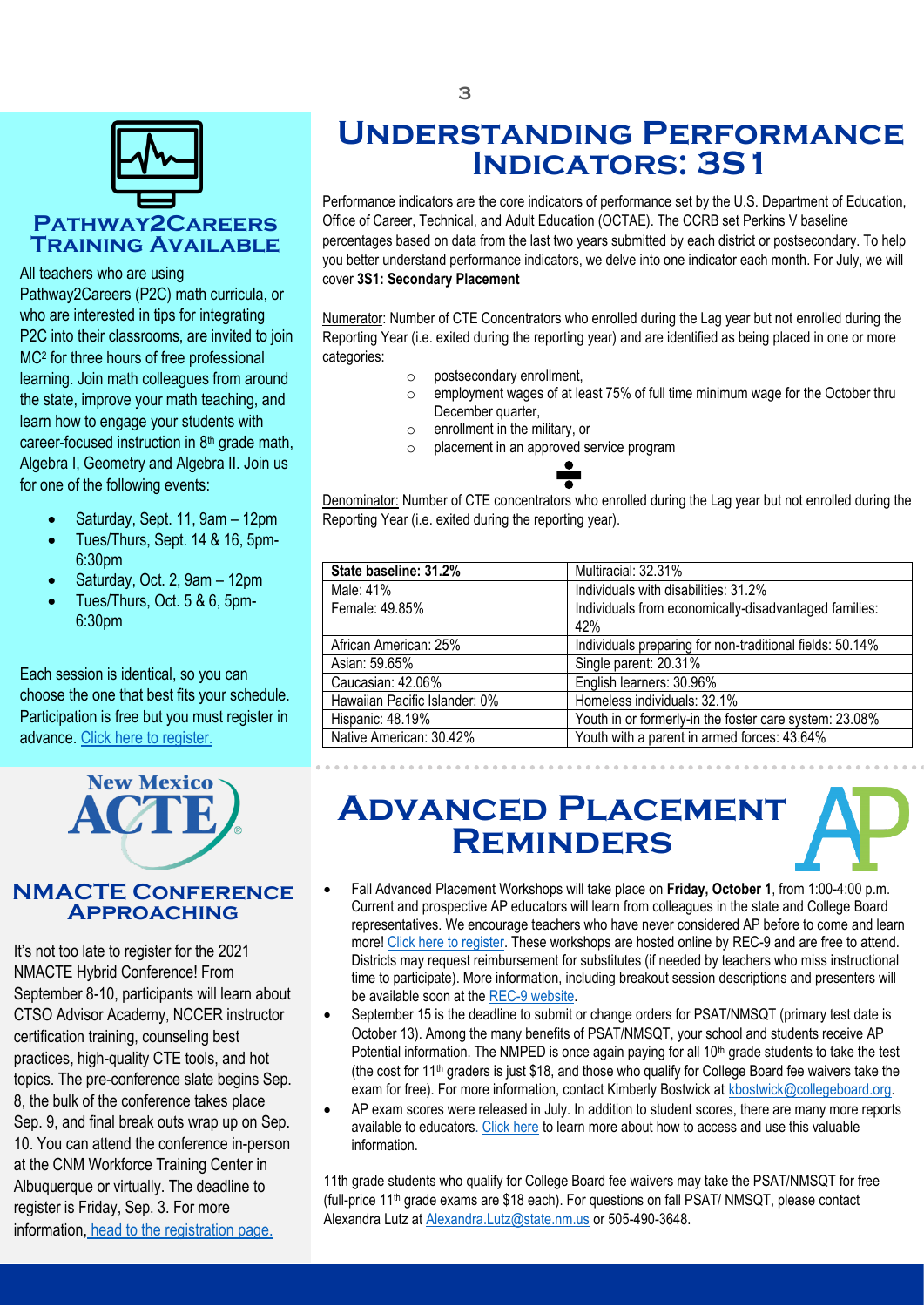# **Dexter Schools Make Push for CTE**

<span id="page-3-0"></span>

Big props to the local education agencies in southeast New Mexico for working together to improve Career Technical Education (CTE) in the area. [According to the Roswell Daily News,](https://www.rdrnews.com/2021/08/11/dexter-school-start-includes-push-for-technical-education/) members of the Roswell-Chaves County Economic Development Corp. have recently visited with teachers in every public school district in Chaves County to discuss CTE. The effort is part of an overall push to help students prepare for careers and fill the pipeline of skilled workers in the community. "When we talk about moving students forward, that means moving them into a career, whether that is immediately out of high school, whether it is after a two-year college or technical school, or a fouryear or master's degree program," Dexter Consolidated School superintendent Miles Mitchell told the Roswell Daily News. To read the [entire story, please click here.](https://www.rdrnews.com/2021/04/06/dexter-panel-interviews-superintendent-candidates/)

### **GET CONNECTED WITH NMACTE SOCIALS**

The NMACTE socials are back! The College and Career Readiness Bureau has partnered with the New Mexico Association for Career Technical Education to host monthly networking socials. Each month, an online event will allow people from the same career cluster to meet, network, and ask questions. A representative from the College and Career Readiness Bureau will be on the call to answer any questions you may have. This is being designed to create a network of professionals across the state[. To view when your division is meeting and to join,](https://connect.ped.state.nm.us/Public/SitePages/Home.aspx)  [please view this online schedule.](https://connect.ped.state.nm.us/Public/SitePages/Home.aspx)

## **2021-22: The Year of Literacy**

An important reminder that the 2021-22 school year will be the Year of Literacy across New Mexico! Dr. Kurt Steinhaus, who took over as Public Education secretary-designate last month, proposed the idea as a way to engage all New Mexicans in the single skill that is most essential to unlocking education. The Year of Literacy includes a "Get Caught Reading" campaign. Teachers can take a picture of how you are promoting reading in your classroom and send it, along with a caption, to [teacher.liaison@state.nm.us.](mailto:teacher.liaison@state.nm.us)

## **NM GRADUATION EQUITY INITIATIVE**

The New Mexico Graduation Equity Initiative (NMGEI) is a collaborative effort between the NMPED and Future Focused Education to define and pilot a new project-based graduation pathway as an alternative to traditional graduation options such as testing. To help educators and administrators better understand the initiative, NMGEI is offering a blog catalog. [You can](https://futurefocusededucation.org/blog/)  [visit the Future Focused Education blog page here.](https://futurefocusededucation.org/blog/)

# <span id="page-3-2"></span>**Governor's STEM Showcase**

NMPED would like to invite high school students and teachers to participate in the 2021 Governor's STEM Showcase on December 4, 2021 in Las Cruces, NM. Students in New Mexico high school STEM classes are invited to imagine, design, and develop a project model to address the following question formulated by New Mexico State University: *How would you use science technology engineering and math (STEM) to make life better for your family community, state, or country?* Schools may begin registering their team without identifying and naming all 10 student team members. Participating NM industry employers will judge team's project models based on quality and degree to which the answer reflect skills required for careers with NM STEM business, and award winning teams up to \$5,000 (\$500/student). Teams must register by Monday, October 4, 2021 with prototypes/plans submitted by Wednesday, November 24, 2021. For questions, reach out to CCRB's John Gabaldon at [john.gabaldon@state.nm.us.](mailto:john.gabaldon@state.nm.us) [To apply, please fill out this application. G](https://www.surveymonkey.com/r/K52SDRS)ood luck to everyone!

### <span id="page-3-1"></span>**Virtual Internships for Students**

Do you want to give your students a sample of different careers? Rubin Education, a provider of learning materials for employability skills and business communication, is hosting a series of live virtual internships. Each 45-minute webinar connects students with professionals from various occupations with a focus on highlighting people in nontraditional roles. Here is a list of some of the upcoming webinars:

- **Virtual Internship! Explore the World of Sports Careers**
	- o *Tuesday, September 7 at 11:30 am*
	- o Guests: Maddie Redmond, corporate marketing for the Dallas Cowboys and Brett Raisman, coordinator for the New York Islanders
	- o **Register now — [space is limited!](https://gcc02.safelinks.protection.outlook.com/?url=https%3A%2F%2Fclick.convertkit-mail.com%2F75uxlvp64eb8hr0xwzbz%2Fl2hehmho352z2qa6%2FaHR0cHM6Ly91czA2d2ViLnpvb20udXMvd2ViaW5hci9yZWdpc3Rlci9XTl9GVlJoZHV3aFFqdWZYNlhRVXFfMFlR&data=04%7C01%7Crick.schmidt%40state.nm.us%7C8a1a745faf78427fe97f08d960c8e1ac%7C04aa6bf4d436426fbfa404b7a70e60ff%7C0%7C0%7C637647238164093388%7CUnknown%7CTWFpbGZsb3d8eyJWIjoiMC4wLjAwMDAiLCJQIjoiV2luMzIiLCJBTiI6Ik1haWwiLCJXVCI6Mn0%3D%7C1000&sdata=SKDy6Ydii6TqR43IYScRCBc8Nv0776AF4u5ZmF1YzXs%3D&reserved=0)**
- **Virtual Internship! Explore the World of Medical Careers**
	- o *Wednesday, September 22 at 11:30 am*
	- o **[Register now](https://gcc02.safelinks.protection.outlook.com/?url=https%3A%2F%2Fclick.convertkit-mail.com%2F75uxlvp64eb8hr0xwzbz%2Fm2h7h5ho8k575vbm%2FaHR0cHM6Ly91czA2d2ViLnpvb20udXMvd2ViaW5hci9yZWdpc3Rlci9XTl96eXdMdnBuUVNYaS1tV3pIVHFMcXl3&data=04%7C01%7Crick.schmidt%40state.nm.us%7C8a1a745faf78427fe97f08d960c8e1ac%7C04aa6bf4d436426fbfa404b7a70e60ff%7C0%7C0%7C637647238164093388%7CUnknown%7CTWFpbGZsb3d8eyJWIjoiMC4wLjAwMDAiLCJQIjoiV2luMzIiLCJBTiI6Ik1haWwiLCJXVCI6Mn0%3D%7C1000&sdata=SpCMLacFe08U1DASAP5YkHi0Wfq6MMubcjGyzCRkG1s%3D&reserved=0) — space is limited!**
	- **Virtual Internship! Explore the World of Agriculture**
		- o *Wednesday, October 20 at 11:30 am*
			- o **Register now — [space is limited!](https://gcc02.safelinks.protection.outlook.com/?url=https%3A%2F%2Fclick.convertkit-mail.com%2F75uxlvp64eb8hr0xwzbz%2Fe0hph7hk09v2vou8%2FaHR0cHM6Ly91czA2d2ViLnpvb20udXMvd2ViaW5hci9yZWdpc3Rlci9XTl9CSnlZNFdKMlRRR3U0aHhMSk9YWWNR&data=04%7C01%7Crick.schmidt%40state.nm.us%7C8a1a745faf78427fe97f08d960c8e1ac%7C04aa6bf4d436426fbfa404b7a70e60ff%7C0%7C0%7C637647238164103349%7CUnknown%7CTWFpbGZsb3d8eyJWIjoiMC4wLjAwMDAiLCJQIjoiV2luMzIiLCJBTiI6Ik1haWwiLCJXVCI6Mn0%3D%7C1000&sdata=5UuzBm9giTQ1YhCcg%2Brrw92OBlNCpYhrxDDlXu6xvaU%3D&reserved=0)**
- **Virtual Internship! Explore the World of Video Game Development**
	- o *Wednesday, November 3 at 11:30 am*
	- o **Register now — [space is limited!](https://gcc02.safelinks.protection.outlook.com/?url=https%3A%2F%2Fclick.convertkit-mail.com%2F75uxlvp64eb8hr0xwzbz%2Fowhkhqh4r3979mfv%2FaHR0cHM6Ly91czA2d2ViLnpvb20udXMvd2ViaW5hci9yZWdpc3Rlci9XTl9udUFDclJLMlI2aXBCelI5YURNaGRn&data=04%7C01%7Crick.schmidt%40state.nm.us%7C8a1a745faf78427fe97f08d960c8e1ac%7C04aa6bf4d436426fbfa404b7a70e60ff%7C0%7C0%7C637647238164113302%7CUnknown%7CTWFpbGZsb3d8eyJWIjoiMC4wLjAwMDAiLCJQIjoiV2luMzIiLCJBTiI6Ik1haWwiLCJXVCI6Mn0%3D%7C1000&sdata=zDKFtENuYWs%2BcpDTEeaWukp0GZTi2%2BTSbJoWIixQonQ%3D&reserved=0)**
- **Virtual Internship! Explore the World of a Veterinarian**
	- o *Tuesday, November 16 at 11:30 am*
	- o **Register now — [space is limited!](https://gcc02.safelinks.protection.outlook.com/?url=https%3A%2F%2Fclick.convertkit-mail.com%2F75uxlvp64eb8hr0xwzbz%2Fe0hph7hk09v2vxb8%2FaHR0cHM6Ly91czA2d2ViLnpvb20udXMvd2ViaW5hci9yZWdpc3Rlci9XTl91ZHV4SDhkblJWV3RMeTk5V3E4RzF3&data=04%7C01%7Crick.schmidt%40state.nm.us%7C8a1a745faf78427fe97f08d960c8e1ac%7C04aa6bf4d436426fbfa404b7a70e60ff%7C0%7C0%7C637647238164113302%7CUnknown%7CTWFpbGZsb3d8eyJWIjoiMC4wLjAwMDAiLCJQIjoiV2luMzIiLCJBTiI6Ik1haWwiLCJXVCI6Mn0%3D%7C1000&sdata=UiP40g44osCZyHkDPU%2BGpcAIXGurEuCb0QDlKLrQV%2Bo%3D&reserved=0)**

If your students can not make the live webinar, recordings will [be made available here.](https://www.youtube.com/watch?v=aXjJ68GWBIM&list=PLpwgl0RbUTtLUOam9Hs_TsAUkcrer3-YH)